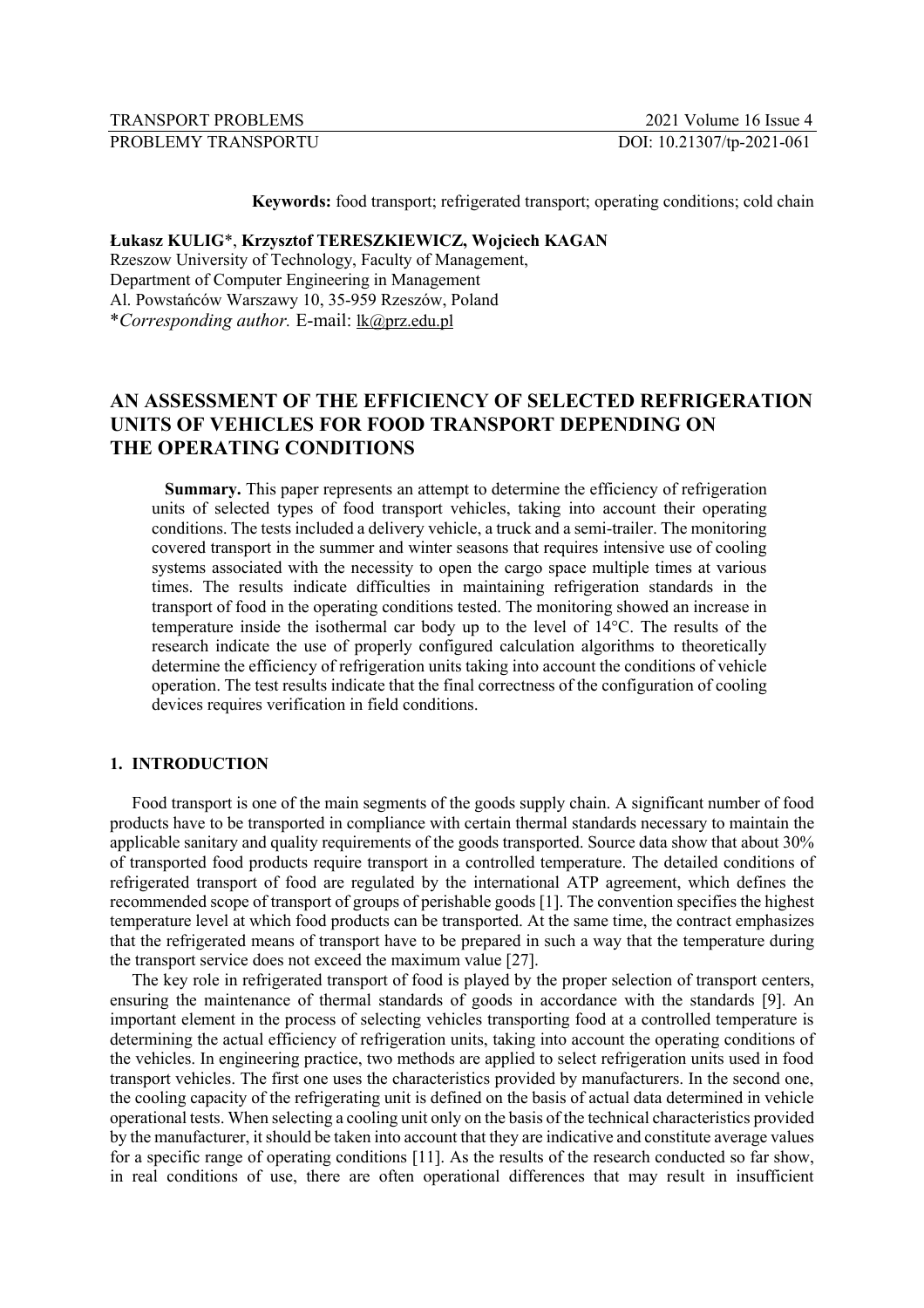performance of the refrigerating units [26]. Improper selection of refrigeration units may violate the applicable thermal standards and break the cold chain in the transport of food products. The risk occurs especially during transport tasks in high external temperatures, when it is necessary to open the cargo space multiple times.

The aim of this paper was to determine the efficiency of refrigeration units of selected types of food transport vehicles taking into account their operating conditions.

### **2. LITERATURE OVERVIEW**

Transport is a process during which, due to numerous threats, goods are particularly exposed to the loss of quality. The group of goods characterized by increased sensitivity to transport conditions includes foodstuffs. Certain groups of food products require the use of lower temperatures during transport to inhibit unfavorable changes in quality [15]. The analyses conducted [9, 13] show that there is an upward trend in the market of freight transport at controlled temperatures. This is especially true of highly developed countries, where, currently, 90% of food products are transported with a cold chain. In developing countries, the share of food supplies under certain thermal conditions is unsatisfactory and amounts to less than 50% [6, 22]. According to the authors, this may cause food waste and significant economic losses.

The growing demand for specialized refrigerated food transport services is accompanied by increasing expectations regarding the quality of the transport services provided. To meet market expectations and provide the transported goods with proper thermal conditions, specialized isothermal means of transport are used. They allow limiting heat exchange between the inner and outer surfaces of the car body. According to the provisions of the ATP agreement, vehicles intended for transporting food at a controlled temperature must be equipped with active refrigeration devices whose efficiency will reduce the temperature to the level required for individual groups of goods and their maintenance during the transport task, irrespective of operating conditions. In accordance with modern standards, isothermal vehicles should also be equipped with measuring equipment that allow real-time control and archiving of microclimate parameters inside the isothermal body.

Despite technological developments, the transport of food products requiring compliance with certain thermal standards is still considered a critical point in the supply chain, which generates measurable financial losses of up to 12% of the value of transported goods [16].

One of the essential elements necessary for the proper conduct of refrigerated transport of food is the correct choice of means of transport, with particular focus on the parameters of refrigerating devices and factors that may significantly affect the efficiency of their work. First of all, it should be stated that the operating efficiency of refrigeration devices mounted on the transport chosen is much lower than that of stationary devices [23, 24]. According to the authors, an extremely important element in the refrigerated transport of food is the initial cooling of the refrigerated body [18] and the goods transported before their loading into vehicles [20]. However, as shown by field studies, there are still significant differences between individual cargo batches and between their layers [18]. The source data show that the optimal use of the cooling capacity of the units is possible when the load is properly distributed inside the isothermal car body. The arrangement of the cargo should allow the free flow of the cooled air stream around the cargo units. According to Bieńczak et al. [1], only partial use of the cooled air stream causes deterioration of the air exchange conditions and lower convection coefficient values, and disturbs the rhythm of the refrigerating unit operation. The modeling of the air flow carried out by Lafaye et al. [14] shows, in particular, the need to maintain the correct spacing between the side walls of the vehicles and the pallet units. In addition to the distribution of goods, an equally important element of ensuring the correct temperature in the isothermal body is the correct arrangement of sensors controlling the operation of refrigeration units and the frequency of temperature measurements.

The authors also pay attention to the uneven circulation of the air stream generated by the units. Refrigeration equipment usually mounted in the front section directs a stream of cooled air to the end sector of the hold, resulting in higher temperatures directly at the aggregate as well as in the center of the cargo space [11].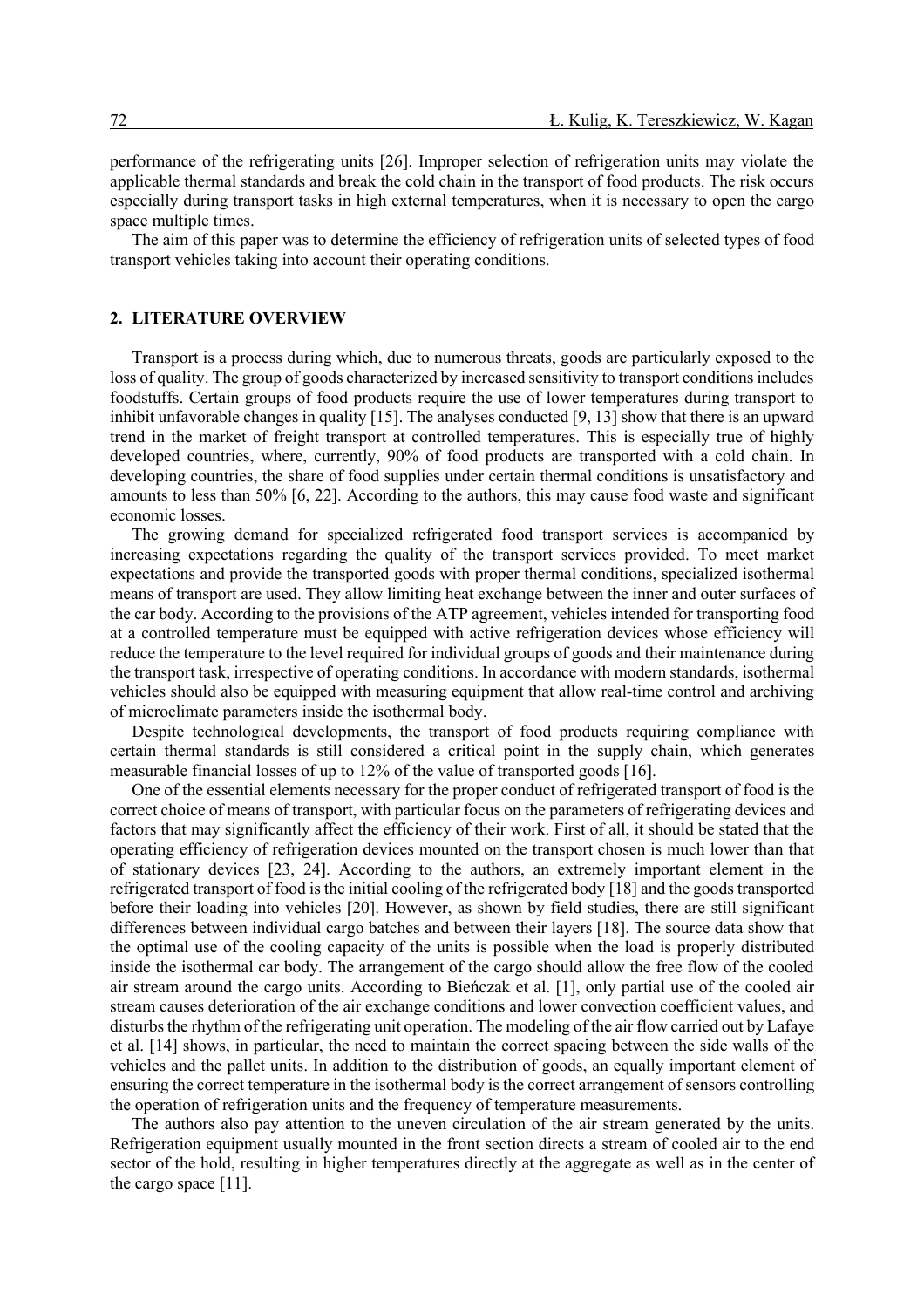According to Góral et al. [11], heat losses in refrigerated trucks may be related to the wear and tear of the car bodies of refrigerated vehicles and the increased risk of external air infiltration through leaks. Research by Tassou et al. [24] shows that the reduction of the insulating properties of materials used in the construction of isothermal bodies amounts to 3-5% per year.

During the implementation of retail deliveries, time and multiple opening of the refrigerating chamber door are important elements of the intensity of heat energy exchange in refrigerated transport. According to Góral et al. [11], the amount of heat exchanged with the inflow of infiltrating air depends primarily on the time of opening the door and also (Sun et al. [23]) whether the body in the loading area is equipped with a strip or air curtain. According to Bieńczak et al. [1], as a result of opening the door, a much greater amount of heat penetrates into the car body as compared to the energy penetrating through the walls of the cold store. According to the authors, the installation of strip curtains reduces the migration of warm air to the interior of isothermal bodies by 40% [23]. Grajewska et al. [9]showed that opening the door for more than one hour results in a temperature increase of about 2°C per hour and a decrease in relative humidity by 6%.

A proper implementation of the task of refrigerated food transportation significantly depends on external conditions, especially on air temperature [28].

#### **3. RESEARCH METHODOLOGY**

This research was conducted in 2019 in the summer and winter seasons. The research process consisted of two stages. In the first stage, the actual conditions of refrigerated transport of selected food products in various operating conditions were analyzed. The monitoring covered transport of food products made in the summer and winter seasons. The evaluation covered deliveries to retail collection points that require an intensive use of refrigeration systems due to the necessity to open the cargo space multiple times.

For the tests, an Iveco Daily vehicle with a permissible total weight not exceeding 3.5 tons was used. The vehicle was equipped with an 8-pallet loading space. The body of the vehicle was made of Sandwitch plates, and the plating was made of polyester–glass laminate. The floors were covered with a rough texture Marothann screed. For active cooling of the vehicle's cargo space, the Thermo King V-300 MAX refrigeration unit was used. To maintain the temperature of  $0^{\circ}$ C, the cooling capacity of the aggregate was 2950W, and the fans' expenditure was 1400 m3/h. The car was equipped with special internal and external temperature recorders with the possibility of printing a temperature record report. Temperature recorders read and record the temperature cyclically every 15 minutes. To assess temperature changes accurately, a data recording system was applied from an additional sensor inside the body connected to the car location system. The temperature measurement sensor inside was mounted under the refrigerating unit at a distance of 30 cm from the bottom wall. This system made it possible to record the temperature in real time. The analysis of changes in thermal conditions collected during the tests was carried out on the basis of printouts from the data recording system.

The second stage of the research involved the development of an algorithm that allows an assessment of the efficiency of selected refrigerating units installed in the transport vehicle used for refrigerated transport of food. The calculation formula was in accordance with the calculation procedure of DIN 8959 [5].

The DIN 8959 standard of the German Institute for Standardization defines the method of calculating the demand using the formula

$$
Q_P = k \times A \times (t_{zew} - t_{wew}), \qquad (1)
$$

where  $Q_p$  –is the cooling capacity demand [W], *k* is the heat transfer coefficient [W/(m<sup>2</sup>K)],  $t_{(ext)}$  is the average external temperature  $\lceil \text{°C} \rceil$ ,  $t_{(int)}$  is the average internal temperature  $\lceil \text{°C} \rceil$  and A is the average body area, calculated from the outer and inner surfaces  $[m^2]$ .

DIN 8959 also stipulates that additional heat loads, such as the influence of sunlight, gusts of wind or the car body leak, must also be taken into account when calculating the total demand. This coefficient is determined using the formula: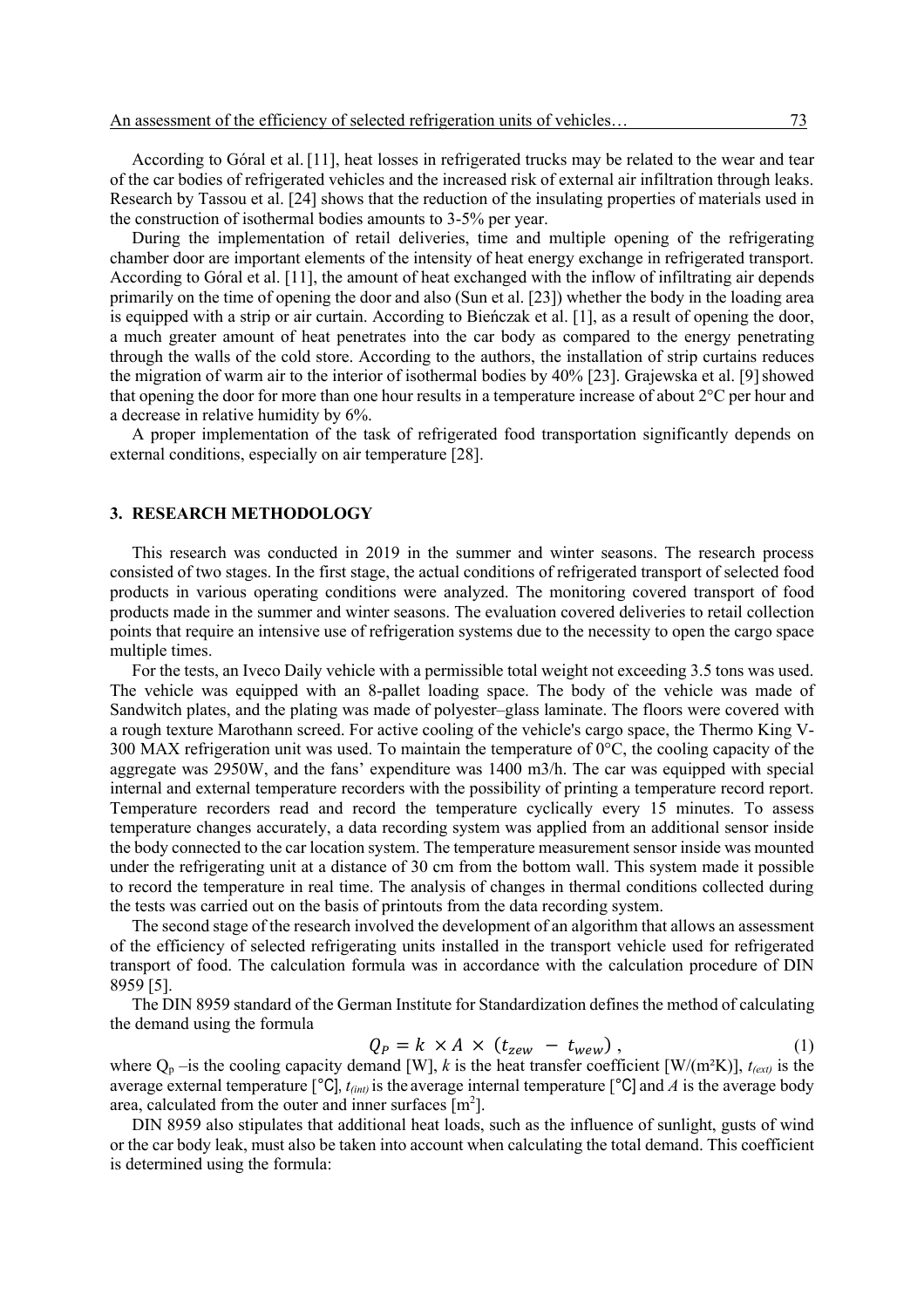- for long-distance transport:

 $Q_{dod} = 0.75 \times k \times A \times (t_{zew} - t_{wew}) = 0.75 \times Q_p$  (2)

- for the distribution of goods, where an additional heat load is associated with the need to open the door during unloading

$$
Q_{dod} = \frac{C_1 \times V \times \Delta h}{3.6} \tag{3}
$$

where Q<sub>dod</sub> is the additional heat load [W], V is the cargo hold volume  $[m^3]$ ,  $\Delta h$  is the air enthalpy difference, i.e. heat content in the air, inside and outside the cargo hold  $[kJ/m<sup>3</sup>]$  and  $C<sub>1</sub>$  is the air exchange rate due to frequent opening of the hold door [-].

The C1 coefficient value is calculated using the formula:

$$
C_1 = \frac{a \times n}{z} \tag{4}
$$

where a is the door opening time coefficient; the DIN 8959 standard adopts the following values: up to 1 minute a = 0.5, up to 3 minutes a = 0.6, up to 5 minutes a = 0.7, n is the number of door openings per hour and z is the transportation time.

On this basis, the algorithm formulated a tabular simulation of ensuring sufficient cooling capacity of the unit for various operating conditions of the body use.

The analytical method allowed determination of which aggregate should be used to ensure optimal conditions for the transport of food products depending on the operating conditions. By selecting the aggregate in an analytical manner, one can be sure that the cooling system will provide an excess of cooling capacity and will allow maintenance of the proper temperature in extreme conditions, e.g., in summer.

In the next stage, a computational simulation was carried out for aggregates installed on three types of vehicles used in refrigerated transport of food: a delivery truck, a truck and a semi-trailer.

An Iveco 35C15 car was used with an 8-pallet FRC class body with the following technical characteristics of cargo spaces:

- external dimensions [m]: 4.20 x 2.06 x 2.10;
- internal dimensions [m]: 4.20 x 2.06 x 2.10;
- insulation wall thickness [cm]: 6;
- heat transfer coefficient  $[W/m^2K]$ : 0.38;
- Thermo King V-300 MAX unit: to maintain the temperature at  $0^{\circ}$ C, the cooling capacity of the refrigerating unit is 2950W and the fan's capacity is  $1400 \text{ m}^3/\text{h}$ .

The second MAN TGS 26.480 truck with a 20-pallet FRC class body had the following technical characteristics of the cargo spaces:

- external dimensions [m]: 8.14 x 2.60 x 2.70;
- internal dimensions [m]: 8.00 x 2.46 x 2.56;
- insulation wall thickness [cm]: 7;
- heat transfer coefficient  $[W/m^2K]$ : 0.32;
- Carrier SUPRA 750 refrigerating unit: to maintain the temperature at 0°C, the cooling capacity of the refrigerating unit is  $6780W$  and the fan's capacity is  $2140 \text{ m}^3/\text{h}$ .

A Schmitz Cargobull S.KO-24 semi-trailer with an FRC class bodywork equipped with ducts for the air distribution system in the cargo space had the following technical characteristics of cargo spaces:

- external dimensions [m]: 8.14 x 2.60 x 2.70;
- internal dimensions [m]: 8.00 x 2.46 x 2.56;
- insulation wall thickness [cm]: 7;
- heat transfer coefficient  $[\text{W/m}^2\text{K}]$ : 0.35;
- Thermo King SLXi-400 unit: to maintain the temperature at  $0^{\circ}$ C, the cooling capacity of the refrigerating unit is 9900W and the fan's capacity with a loaded space is 5100 m<sup>3</sup>/h.

All bodies tested met the standards of a cold store with reinforced FRC insulation with a coefficient of K $\leq 0.4$  [W/ $m^2$ K].

It was assumed that the vehicles would be used for the transport of food products at temperatures not exceeding  $6^{\circ}C$  [27]. The algorithm was a form in which values that were important for the calculations were entered. The form provided enabled the entry of the following parameters: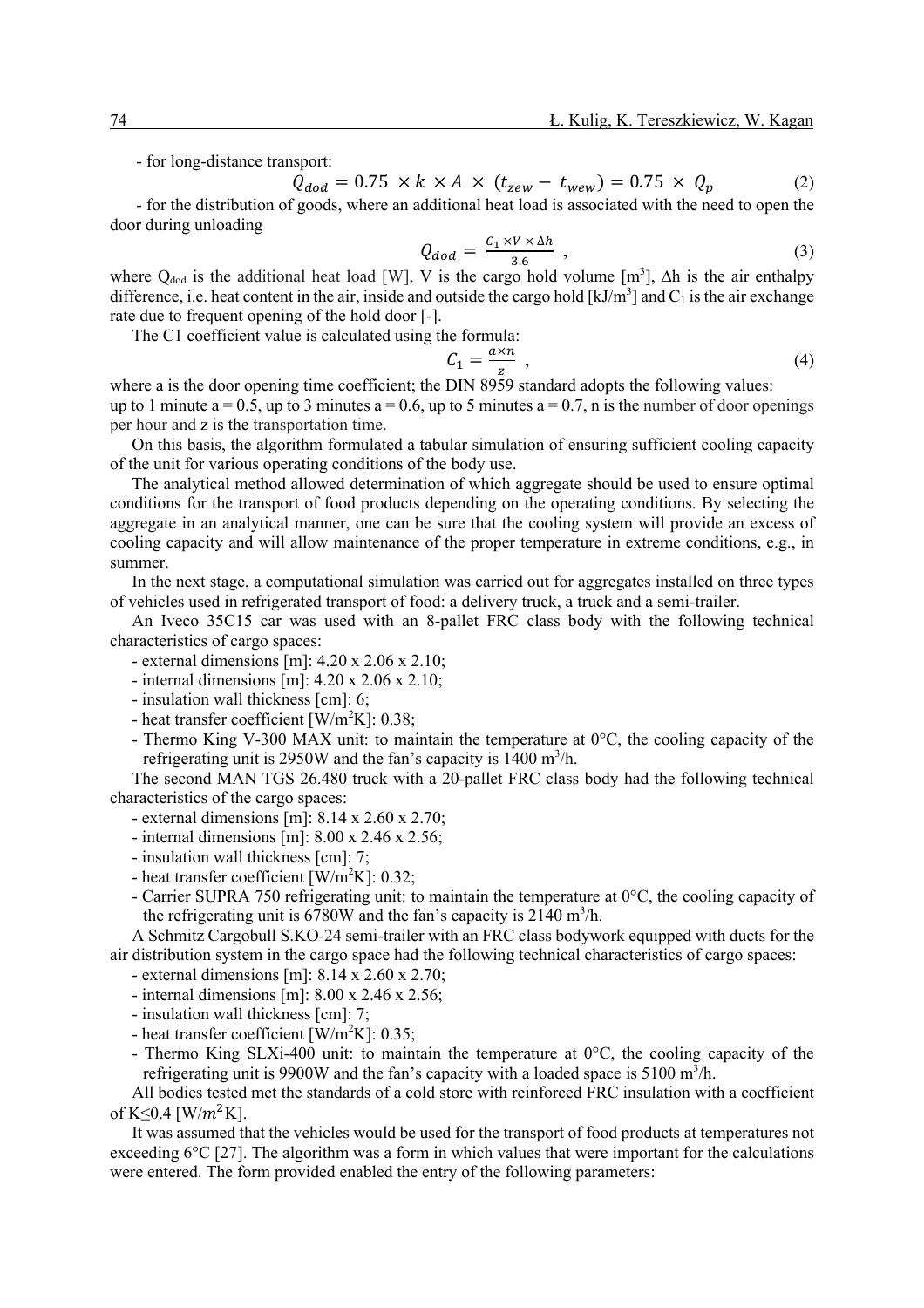- external and internal dimensions of the car body,
- heat transfer coefficient through the body walls,
- expected highest temperature at which transport will take place,
- expected temperature inside the refrigerated compartment,
- intensity of operating conditions,
- air enthalpies inside and outside the refrigerated compartment and
- cooling capacity of the refrigerating unit.

An exemplary calculation algorithm for the cooling capacity of the refrigerating unit is presented in Table 1.

The results obtained are presented in a graphical, tabular form, and they are discussed later.

### **4. RESEARCH RESULTS**

During the transport of food products monitored during the research, it was necessary to maintain a maximum temperature of 6°C.

Fig. 1 shows an example of a thermograph record during tests of an Iveco Daily 35C15 delivery vehicle with a Thermo King V-300 MAX unit. The diagram describes the temperature changes in deliveries made during the summer period, during which it was necessary to unseal the isothermal chamber of the vehicle multiple times to unload the goods. The data analysis shows that during deliveries of this nature, it was found that the thermal standards for the transported goods were repeatedly exceeded. The activities related to the delivery of individual batches of goods and the need to open the cold store resulted in continuous temperature increases inside the isothermal car body (Fig 1). In the time between consecutive deliveries, despite the continuous operation of the unit, the temperature inside the cold store was reduced only by about 4-5°C. In the second period of the transport task, the internal temperature reached maximum values over 15°C (Fig. 1) and, despite the continuous operation of the unit, it did not drop below 7-8°C.

Maintenance of the recommended transport standards was definitely hampered by the high external temperature, which exceeded 25°C in the second period of the transport task (Fig. 1). Further results of the monitoring carried out indicate that the interactions between the outside and inside temperature were the main factors hindering the maintenance of the recommended thermal conditions for refrigerated transport of food. This was confirmed from subsequent results of the observations.

The data presented in Fig. 2 show that during operations carried out at an external temperature below 18°C, no problems were found with maintenance of the transport temperature range applicable for a given type of product. In the event of exceeding the thermal optimum, the operation of the unit in a short time of 4-5 minutes allowed achievement of the proper temperature level inside the cargo space (Fig. 2). The unit needed much less time to cool the temperature inside the refrigerated compartment; the average operating time of the unit from automatic switching on was about 5 minutes. It was noticed that the opening of the refrigerator door during delivery resulted in low amplitudes of temperature changes in the refrigerated box, amounting to about 2°C on average. During the transport, the downtime of the unit was significantly extended compared to summer deliveries, which has significant economic and operational implications.

Fig. 3 shows an example of a thermograph record that describes the changes in cooling temperature in long-distance transport during which the goods were delivered to several recipients. Deliveries of this type, due to indirect unloading and loading operations, were particularly difficult to carry out while maintaining the appropriate thermal regime. Due to the unloading of large batches of goods transported, the unloading activities took about 20-30 minutes. However, the relatively long time between consecutive deliveries made it possible to reduce the temperature to the recommended range thanks to the active operation of the unit.

The results of monitoring the supply of refrigerated food products justify the conclusion that during the implementation of this type of transport task, the cold chain is usually broken, which was mainly caused by the necessity to repeatedly unseal the isothermal chambers of vehicles and the insufficient efficiency of refrigerating units, which, despite continuous operation, did not lower the temperature to the applicable level.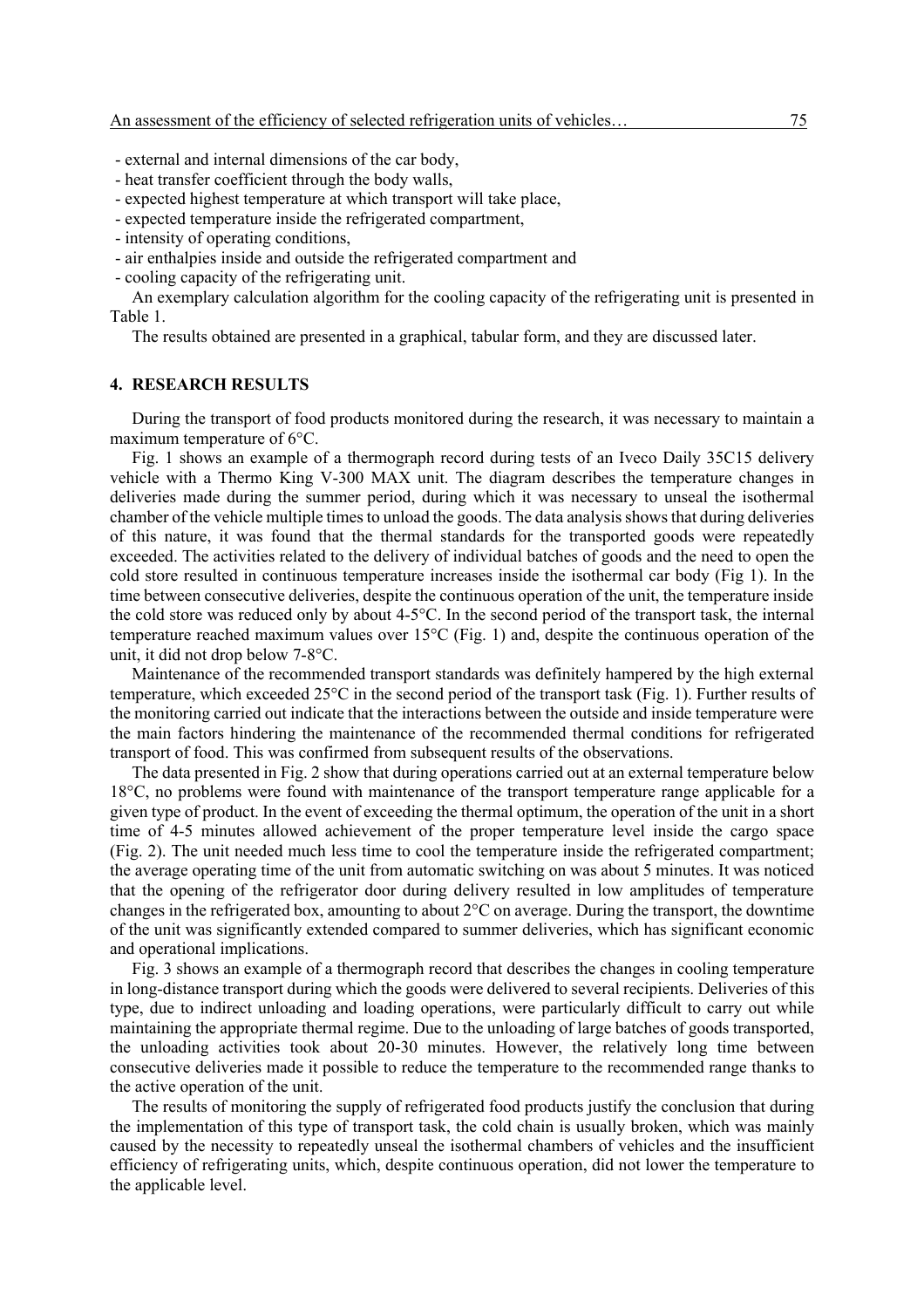Table 1

|                                                                          | Length               | Width          | Height |  |  |  |
|--------------------------------------------------------------------------|----------------------|----------------|--------|--|--|--|
| External dimensions of the body [m]                                      | 4.32                 | 2.18           | 2.22   |  |  |  |
| Internal dimensions of the body [m]                                      | 4.20<br>2.06<br>2.10 |                |        |  |  |  |
| External volume $[m^3]$                                                  | 20.91                |                |        |  |  |  |
| Internal volume $\lceil m^3 \rceil$                                      |                      | 18.17          |        |  |  |  |
| External body area                                                       |                      | 38.02          |        |  |  |  |
| Internal body area                                                       |                      | 34.94          |        |  |  |  |
| Geometric mean surface area of the car body $[m^2]$                      |                      | 36.45          |        |  |  |  |
| Car body heat transfer coefficient $\left[ W/m^2K \right]$               |                      | 0.38           |        |  |  |  |
| Microclimate conditions                                                  |                      |                |        |  |  |  |
| Expected maximum outside temperature [°C]                                |                      | 35             |        |  |  |  |
| Average internal temperature [°C]                                        |                      | $\overline{4}$ |        |  |  |  |
| Enthalpy outdoors for an average humidity of 80%                         |                      | 26.18          |        |  |  |  |
| Indoor enthalpy for an average humidity of 80%                           |                      | 3.37           |        |  |  |  |
| Enthalpy difference                                                      | 22.81                |                |        |  |  |  |
| Air exchange rate due to continuous door opening                         | 3.6                  |                |        |  |  |  |
| Characteristics of work                                                  |                      |                |        |  |  |  |
| Estimated number of door openings per hour                               | 6                    |                |        |  |  |  |
| Estimated transport time                                                 |                      | 1              |        |  |  |  |
| Door open time coefficient - choose from the following                   |                      | 0.6            |        |  |  |  |
| Opening time factor from 1 min                                           |                      | 0.5            |        |  |  |  |
| Opening time factor up to 3 minutes                                      |                      | 0.6            |        |  |  |  |
| Opening time factor up to 5 minutes                                      |                      | 0.7            |        |  |  |  |
| Factor taking into account breaks of the refrigerating unit - (for 2)    |                      |                |        |  |  |  |
| door openings within an hour)                                            | 1.6                  |                |        |  |  |  |
| Factor taking into account breaks of the refrigerating unit - (for 3 and |                      |                |        |  |  |  |
| more door openings per hour)                                             | 1.8                  |                |        |  |  |  |
| Cooling capacity demand                                                  |                      |                |        |  |  |  |
| Cooling capacity demand for the car body [W]                             | 429                  |                |        |  |  |  |
| Taking into account additional loads for long-distance transport [W]     | 322                  |                |        |  |  |  |
| Taking into account additional burdens for distribution [W]              | 414                  |                |        |  |  |  |
| Demand for distribution with breaks in the refrigerating unit            |                      |                |        |  |  |  |
| operation [W] - for 2 openings                                           |                      | 1350           |        |  |  |  |
| Demand for distribution, taking into account breaks in the unit          |                      |                |        |  |  |  |
| operation [W] - for 3 and more openings                                  | 1519                 |                |        |  |  |  |
| Total cooling capacity demand for distribution                           | 2363                 |                |        |  |  |  |
| Total cooling capacity requirement for long-distance transport           | 2087                 |                |        |  |  |  |

# Algorithm for calculating the demand for the cooling capacity of the unit for the example of an Iveco 35C15 car with a Thermo King V-300 MAX unit

In the second part of the paper, to calculate the correctness of the selection of refrigeration units for car bodies used for the transport of foodstuffs, an algorithm that takes into account a number of variables describing the conditions of delivery was used. Technical data of the body, and differentiating conditions of vehicle operation were entered into the formula. The calculation procedure takes into account the multiple of opening the chamber door and the time of door opening.

In the simulation calculations performed for a refrigerated truck equipped with a Thermo King V-300 MAX refrigeration unit, which was previously used for the tests, local distribution was assumed with a maximum supply intensity of ten in one hour (Tab. 2).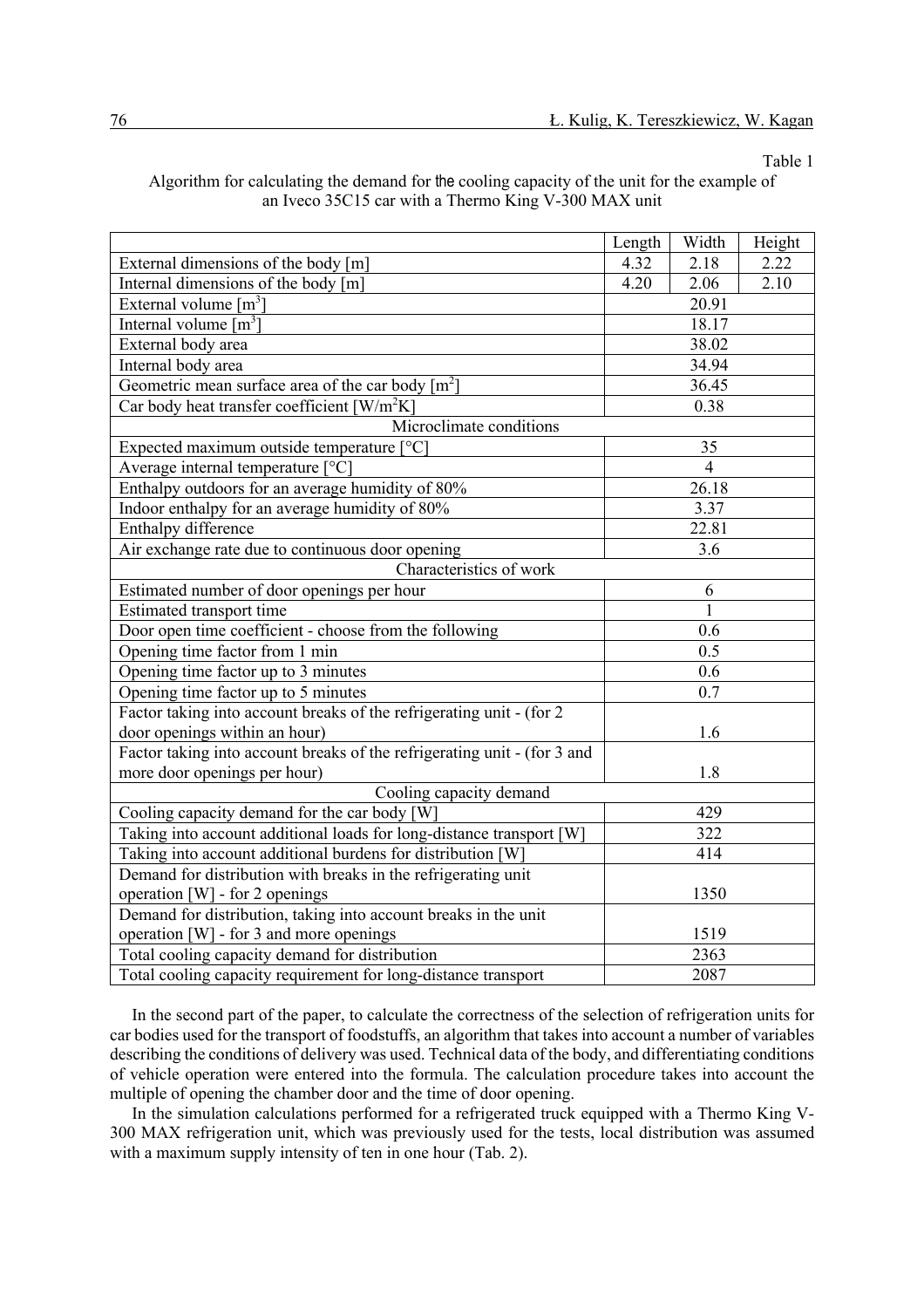

Fig. 1. Results of temperature monitoring and door openings in retail refrigerated transport in the summer period



Fig. 2. Results of temperature monitoring and door openings during the retail delivery process in winter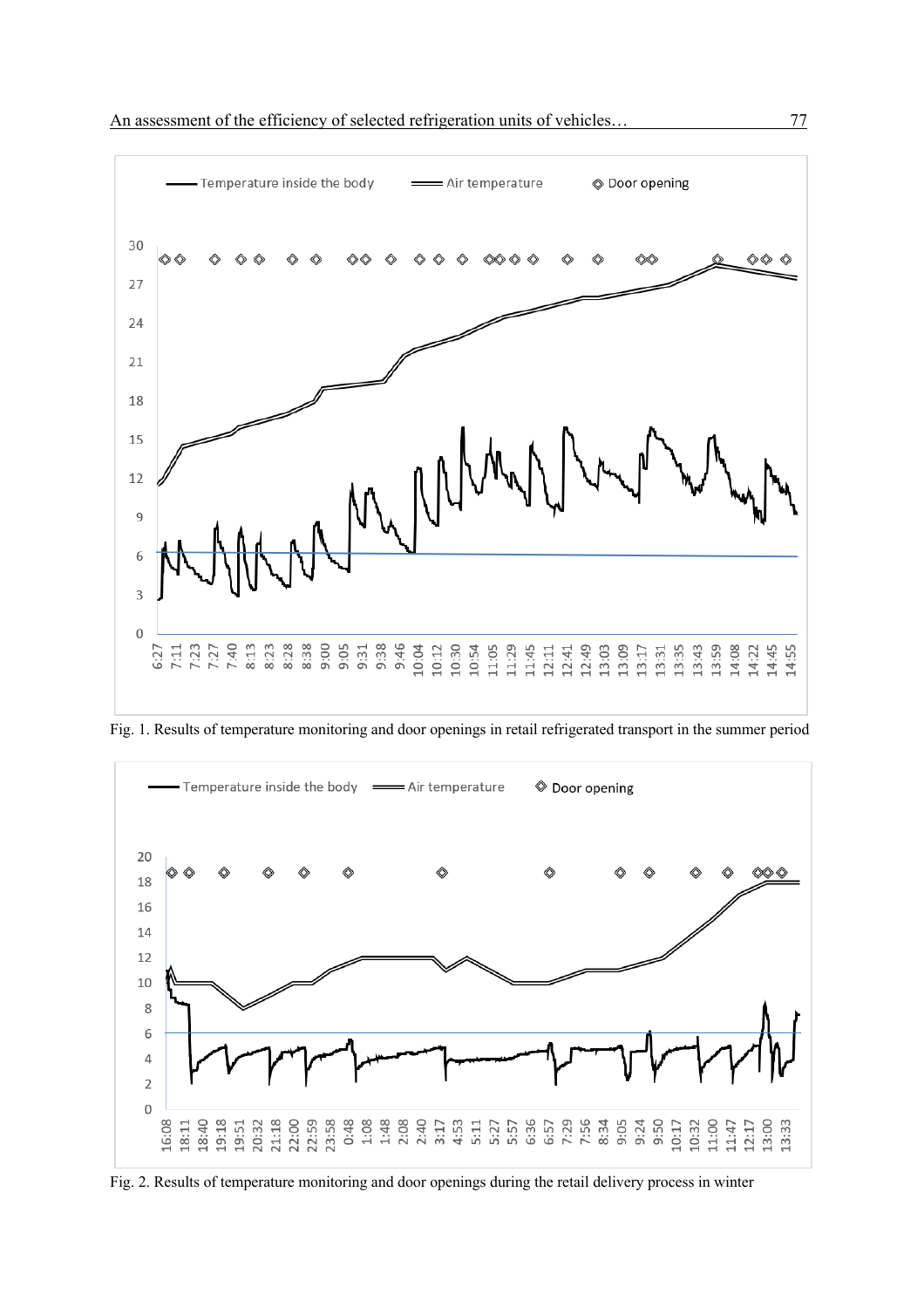

Fig. 3. Results of monitoring the cooling temperature in indirect long-distance transport in the summer season

The algorithm calculation procedure showed that the total cooling capacity demand for long-distance transport was 2087 W, and the refrigerating unit capacity was 2950 W. The results of the calculations showed that the Thermo King V-300 MAX unit fully covered the demand for cooling capacity for specific operating conditions in the range of up to ten deliveries, and the door opening time does not exceed one minute. Longer time of opening the door for a period of 3 or 5 minutes resulted in insufficient cooling capacity of the unit (Tab. 2). The chamber opening time of 5 minutes resulted in insufficient power of the unit with deliveries of more than seven per hour. With a further increase in the frequency of deliveries, the power shortage of the refrigerating unit was about 10%.

Table 2

Results of simulation calculations of the cooling capacity of the Thermo King V-300 MAX refrigerating unit depending on the operating conditions

| Simulation of meeting the cooling capacity by a refrigerating unit |                         |                                   |           |               |                     |
|--------------------------------------------------------------------|-------------------------|-----------------------------------|-----------|---------------|---------------------|
| Number                                                             | Cooling capacity demand |                                   |           |               |                     |
| of door                                                            |                         | Distribution<br>door opening time |           |               | Refrigerating       |
| openings                                                           |                         |                                   |           | Long-distance | unit<br>performance |
| per hour                                                           | 1 minute                | 3 minutes                         | 5 minutes | transport     |                     |
| 2                                                                  | 1416                    | 1475                              | 1535      | 2087          |                     |
| 3                                                                  | 1686                    | 1782                              | 1879      |               |                     |
| 4                                                                  | 1847                    | 1976                              | 2105      |               |                     |
|                                                                    | 2008                    | 2169                              | 2330      |               |                     |
| 6                                                                  | 2169                    | 2363                              | 2556      |               | 2950                |
| 7                                                                  | 2330                    | 2556                              | 2782      |               |                     |
| 8                                                                  | 2492                    | 2749                              | 3007      |               |                     |
| 9                                                                  | 2653                    | 2943                              | 3233      |               |                     |
| 10                                                                 | 2814                    | 3136                              | 3459      |               |                     |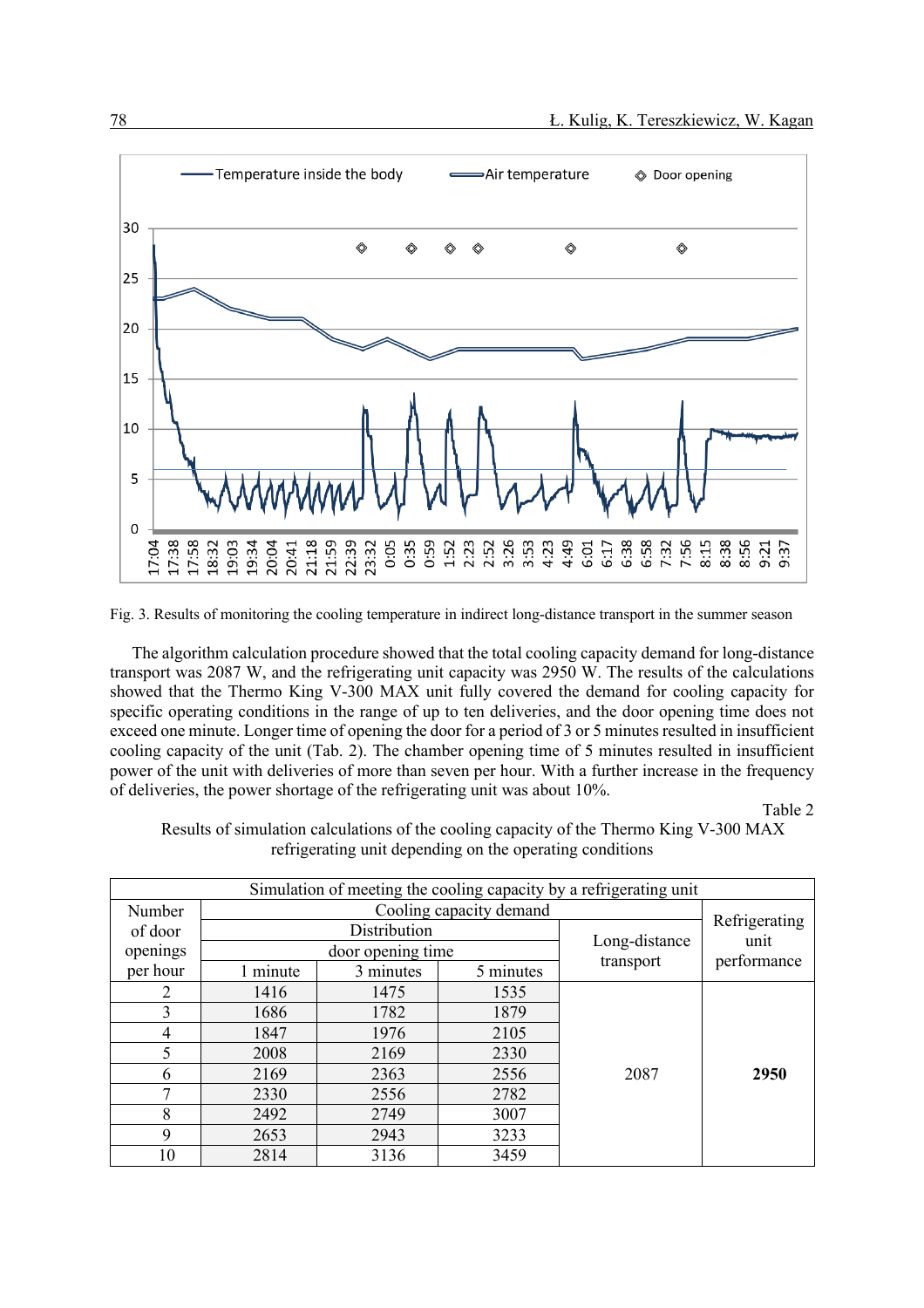Another means of transport included in the simulation calculations was a 20-pallet FRC truck equipped with a Carrier SUPRA 750 refrigerating unit with a cooling capacity of 6780 W. The calculations performed showed a total cooling capacity requirement for long-distance transport of 3805 W. A further analysis showed that the Carrier SUPRA 750 refrigerating unit was powerful enough to compensate for the temperature increase due to external air infiltration of the cargo space covering nine deliveries with a door opening cycle of 1 minute. The cooling capacity of the chiller also allows you to make up to eight deliveries with a door open time of up to 3 minutes, and six deliveries with a door open time of up to 5 minutes. The simulation of the refrigerating unit performance with variable supply intensity is presented in Table 3.

Table 3

| Simulation of meeting the cooling capacity by a refrigerating unit |                         |                   |           |               |               |  |
|--------------------------------------------------------------------|-------------------------|-------------------|-----------|---------------|---------------|--|
| Number                                                             | Cooling capacity demand |                   |           |               |               |  |
| of door                                                            |                         | Distribution      |           |               | Refrigerating |  |
| openings                                                           |                         | door opening time |           | Long-distance | unit          |  |
| per hour                                                           | 1 minute                | 3 minutes         | 5 minutes | transport     | performance   |  |
| 2                                                                  | 3111                    | 3277              | 3443      | 3805          |               |  |
| 3                                                                  | 3798                    | 4066              | 4334      |               |               |  |
| 4                                                                  | 4244                    | 4602              | 4960      |               |               |  |
| 5                                                                  | 4691                    | 5138              | 5585      |               |               |  |
| 6                                                                  | 5138                    | 5675              | 6211      |               | 6780          |  |
|                                                                    | 5585                    | 6211              | 6837      |               |               |  |
| 8                                                                  | 6032                    | 6747              | 7462      |               |               |  |
| 9                                                                  | 6479                    | 7283              | 8088      |               |               |  |
| 10                                                                 | 6926                    | 7820              | 8714      |               |               |  |

Results of simulation calculations of the cooling capacity of the Thermo Carrier SUPRA 750 refrigerating unit depending on the operating conditions

The simulation assumptions for the operation of the isothermal semi-trailer included long-distance conditions. The algorithm calculation procedure showed the total cooling capacity demand for longdistance transport at the level of 8403W, and the efficiency of the 9900W refrigerating unit. Taking into account the way the body was used, the choice of the Thermo King SLXi-400 unit was optimum. It provides sufficient cooling capacity to maintain the correct temperature inside the trailer. As shown by the calculations, the use of isothermal trailers for deliveries with increased unloading intensity is associated with the risk of breaking the cold chain. In retail deliveries, equipping the semi-trailer with even such a strong unit allowed for only two safe deliveries within an hour, with an opening time of 1 minute (Tab. 4).

### **5. DISCUSSION AND CONCLUSIONS**

It is difficult to accurately determine heat losses in refrigerated trailers used for the transport of food. Heat losses and their intensity depend on many factors related to the parameters and technical condition of vehicles [4, 8] and their operating conditions [17, 21]. Maintaining the thermal standard in food supplies is particularly difficult in the case of transport tasks for which there is a need to perform numerous unloading and loading operations [3]. Difficulties in maintaining thermal standards in food transport were confirmed by the results of the authors' own research. The results indicate that the transport of food, which was carried out in the summer period with the prevailing high external temperatures and simultaneously requiring multiple opening of the cargo space, led to a break in the cold chain in deliveries (Fig. 1, 3). The analysis of the test results showed that the main reason for the increase in temperature in the cold store was the number of unloading points and the related need to open the cargo space. It is worth emphasizing that the observed exceedance of the permissible thermal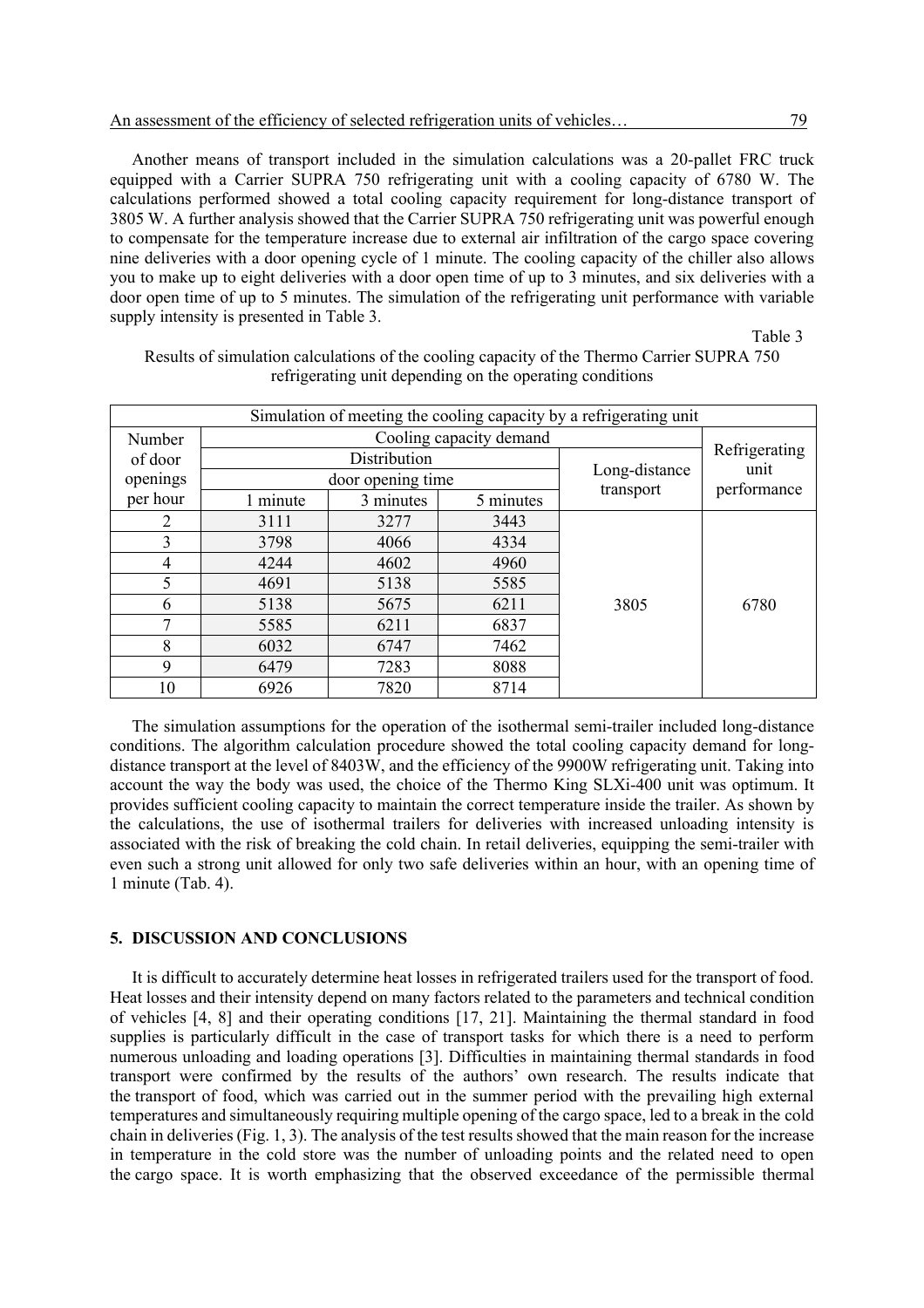standards was significant. The monitoring showed an increase in temperature inside the isothermal car body up to the level of 14°C. Despite the continuous operation of the refrigerating unit (Fig. 1), the temperature inside was reduced only to the value of 7-8°C. These conditions were a breach of the standards set out in the ATP Agreement [27], which is a standard in European conditions [7]. Undoubtedly, the break in the cold chain has lowered the sanitary standard and safety of the transported products and should be the basis for eliminating them from the trade [25].

Table 4

| Simulation of meeting the cooling capacity by a refrigerating unit |          |                                    |                         |           |               |  |
|--------------------------------------------------------------------|----------|------------------------------------|-------------------------|-----------|---------------|--|
| Number                                                             |          |                                    | Cooling capacity demand |           |               |  |
| of door                                                            |          | Distribution                       |                         |           | Refrigerating |  |
| openings                                                           |          | Long-distance<br>door opening time |                         | unit      |               |  |
| per hour                                                           | 1 minute | 3 minutes                          | 5 minutes               | transport | performance   |  |
| 2                                                                  | 9772     | 10193                              | 10614                   | 8403      |               |  |
| 3                                                                  | 11657    | 12337                              | 13017                   |           |               |  |
| 4                                                                  | 12791    | 13697                              | 14604                   |           |               |  |
| 5                                                                  | 13824    | 15058                              | 16191                   |           |               |  |
| 6                                                                  | 15058    | 16418                              | 17778                   |           | 9900          |  |
| ⇁                                                                  | 16191    | 17778                              | 19365                   |           |               |  |
| 8                                                                  | 17324    | 19138                              | 20951                   |           |               |  |
| 9                                                                  | 18458    | 20498                              | 22538                   |           |               |  |
| 10                                                                 | 19591    | 21858                              | 24125                   |           |               |  |

Results of simulation calculations of the cooling capacity of the Thermo King SLXi-400 refrigerating unit depending on the operating conditions

The results obtained may indicate an incorrect selection of the refrigerating unit for transport tasks that require multiple door openings. In addition, operational activities could reduce the efficiency of cooling devices as a result of their frosting, which has been pointed out by other authors [12, 19]. Bieńczak et al. [1] believe that one of the main reasons for the increase in temperature inside isothermal car bodies is a significant difference between inside and outside temperatures. Continuous operation of the refrigerating unit caused by high ambient temperature results in a decrease in its efficiency. The authors also point out that the cause may be the deterioration of the thermal insulation properties of the car body due to aging processes [11].

According to authors [2, 10], the use of strip curtains is a solution that limits heat loss during unloading operations. Curtains allow reduction of heat loss by up to 40% [23]. In addition, air curtains do not hinder handling activities. However, it is a cost-effective and energy-consuming solution justified for use in large transport units.

Organizational and optimization changes in the supply chain can be helpful in maintaining the thermal balance in food transport. The irregularities in the refrigerated transport of food, found on the basis of the monitoring carried out in the authors' own research, became the basis for the theoretical determination of the efficiency of selected refrigerating unit, taking into account the difficult delivery conditions (Tab. 2-4).

In recent years, a significant number of calculation models used to determine energy balances in refrigerated food transport have been developed. Models based on the laws of physics make it possible to take into account in detail the influence of a large number of different operating conditions on the thermal energy balance. The balances developed can be useful to assess the correctness of the selection of refrigeration units for a specific type of transport used in the transport of food [7].

In the authors' own research, simulation calculations with the use of cooling demand were carried out in accordance with the DIN8959 standard of the German Institute for Standardization.

The results of the calculations show that the cooling devices mounted on delivery vehicles and lorries, in the case of the implementation of intensive indirect deliveries, did not provide sufficient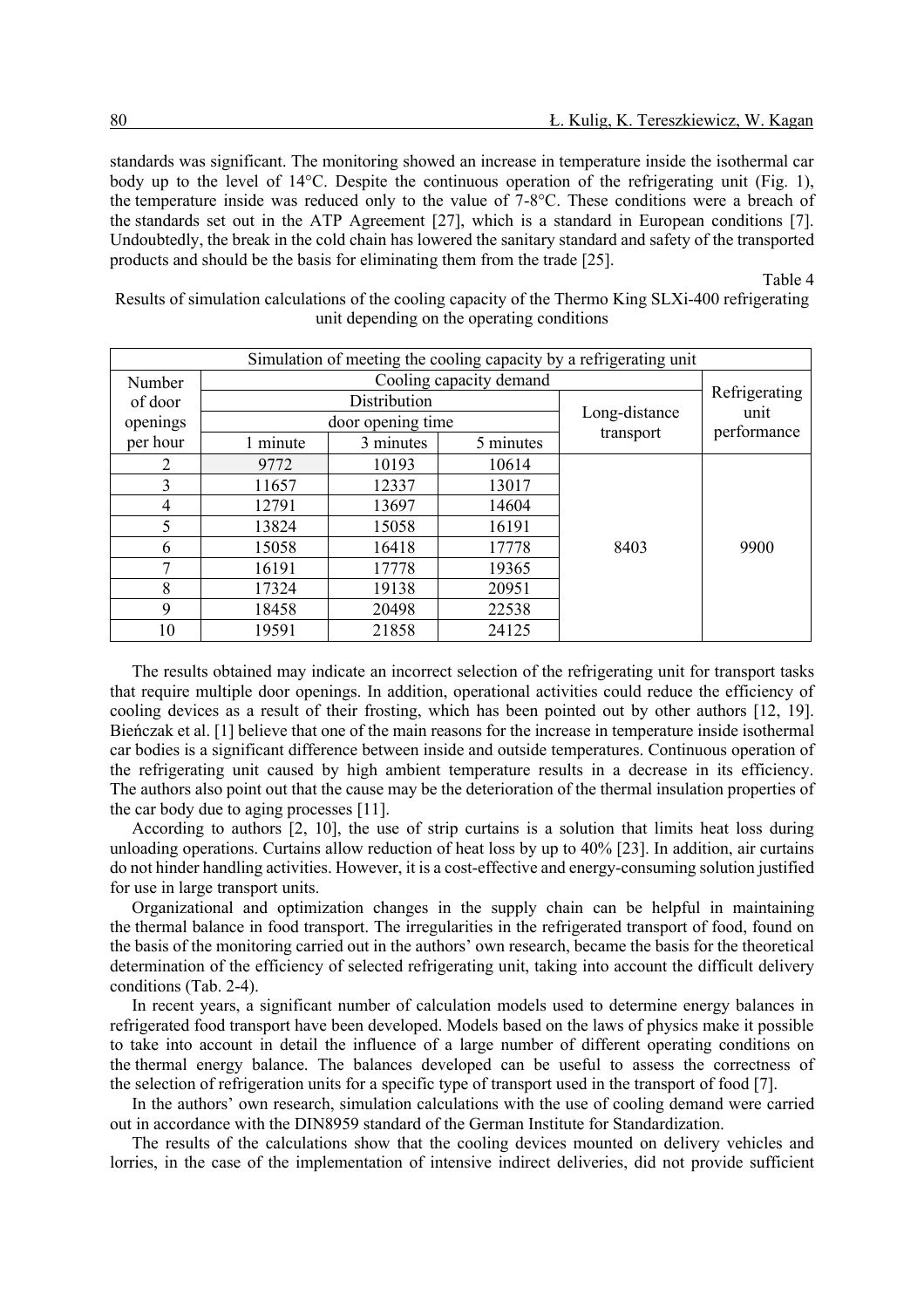cooling capacity. The power deficit was found mainly in situations where it was necessary to open the doors of the cargo space for vehicles included in the simulation calculations for a long time.

The calculation procedure of the algorithm showed that in the case of a refrigerated trailer, the choice of the refrigerating unit was optimal for the body. The research clearly showed that refrigerating transport vehicles with large capacities, such as semi-trailers, could not be used for transport tasks where there were indirect links. If it is necessary to use them, it is a must to separate the cargo spaces with bulkhead walls; this enables each of them to be treated as an independent structure equipped with a cooling unit.

The research shows that there are problems with maintaining the cold chain in food supply. To limit them, it is possible to use computational algorithms to determine the cooling capacity of refrigerating units taking into account the conditions of vehicle operation. The test results show that the final correctness of the configuration of cooling devices requires verification in field conditions.

### **References**

- 1. Bieńczak, K. & Stachowiak, A. & Tyczewski, P. & Zwierzycki W. Doskonalenie jakości drogowych środków oraz procesu chłodniczego transportu żywności. *ŻYWNOŚĆ. Nauka. Technologia. Jakość*. 2007. Vol. 3(52). P. 205-218. ATP Laboratory of the Institute of Working Machines and Motor Vehicles of the Poznań University of Technology. [In Polish: Improving the quality of road means and the process of refrigerated transport of food].
- 2. Cao, Z. & Han, H. & Gu, B. A novel optimisation strategy for the design of air curtains for open vertical refrigerated display cases*. Applied Thermal Engineering.* 2011. Vol. 31. P. 3098-3105.
- 3. Clancy, S. Small vehicles, great expectations. *E-logistics Magazine*. 2000. Vol. 2. Available at: http://www.elogmag.co.uk/magazine/02/.
- 4. Defraeye, T. & Cronjé, P. & Verboven, P. & Opara, U. & Nicolai, B. Exploring ambient loading of citrus fruit into reefer containers for cooling during marine transport using computational fluid dynamics. *Postharvest Biol Technol*. 2015. Vol. 108. P. 91-101.
- 5. DIN 8959: *Insulated food carriers – Requirements and testing.*
- 6. Dharni, K. & Sharma, R. Supply chain management in food processing sector: Experience from India. *International Journal of Logistics Systems and Management*. 2015. Vol. 21(115). DOI: 10.1504/IJLSM.2015.069080.
- 7. Estrada-Flores, S. & Eddy, A. Thermal performance indicators for refrigerated road vehicles. *International Journal of Refrigeration*. 2006. Vol. 29. P. 889-898. DOI: 10.1016/j.ijrefrig.2006.01.012.
- 8. Gajewska, T. & Lorenc, A. The impact of trailer conditions on the quality of refrigerated food transport services - a case study*. Transport Problems*. 2019. Vol. 14. P. 97-108. DOI: 10.20858/tp.2019.14.3.9.
- 9. Gajewska, T. & Lisińska-Kuśnierz, M. Determinants of competitiveness level of refrigerated transport services companies*. Polish Journal of Natural Science.* 2015. Vol. 29. P. 405-413.
- 10. Gaspar, P. & Gonçalves, C. & Pitarma, R. Experimental analysis of the thermal entrainment factor of air curtains in vertical open display cabinets for different ambient air conditions. *Applied Thermal Engineering.* 2010. Vol. 31. P. 961-969.
- 11. Góral, D. & Kluza, F. & Kozłowicz, K. Balance of heat loss in refrigerated truck body as the basis for proper selection of refrigeration unit. *ACTA Technica Agraria*. 2013. Vol. 12(1-2). P. 21-30.
- 12. Heap, P. Developments in measurement of the thermal deterioration of insulated containers in service*.* In: *IIF-IIR Commission Meeting B2, C2, D1, D2/3*. 1990. Dresden. Germany. 1990/4. P. 803-808.
- 13. Konecka, S. & Stajniak, M. & Szopik-Depczyńska, K. Transport produktów spożywczych w temperaturze kontrolowanej. *Autobusy: technika, eksploatacja, systemy transportowe*. 2016. Nr 11. P. 164-167 [In Polish: Transport of food products under controlled temperaturę].